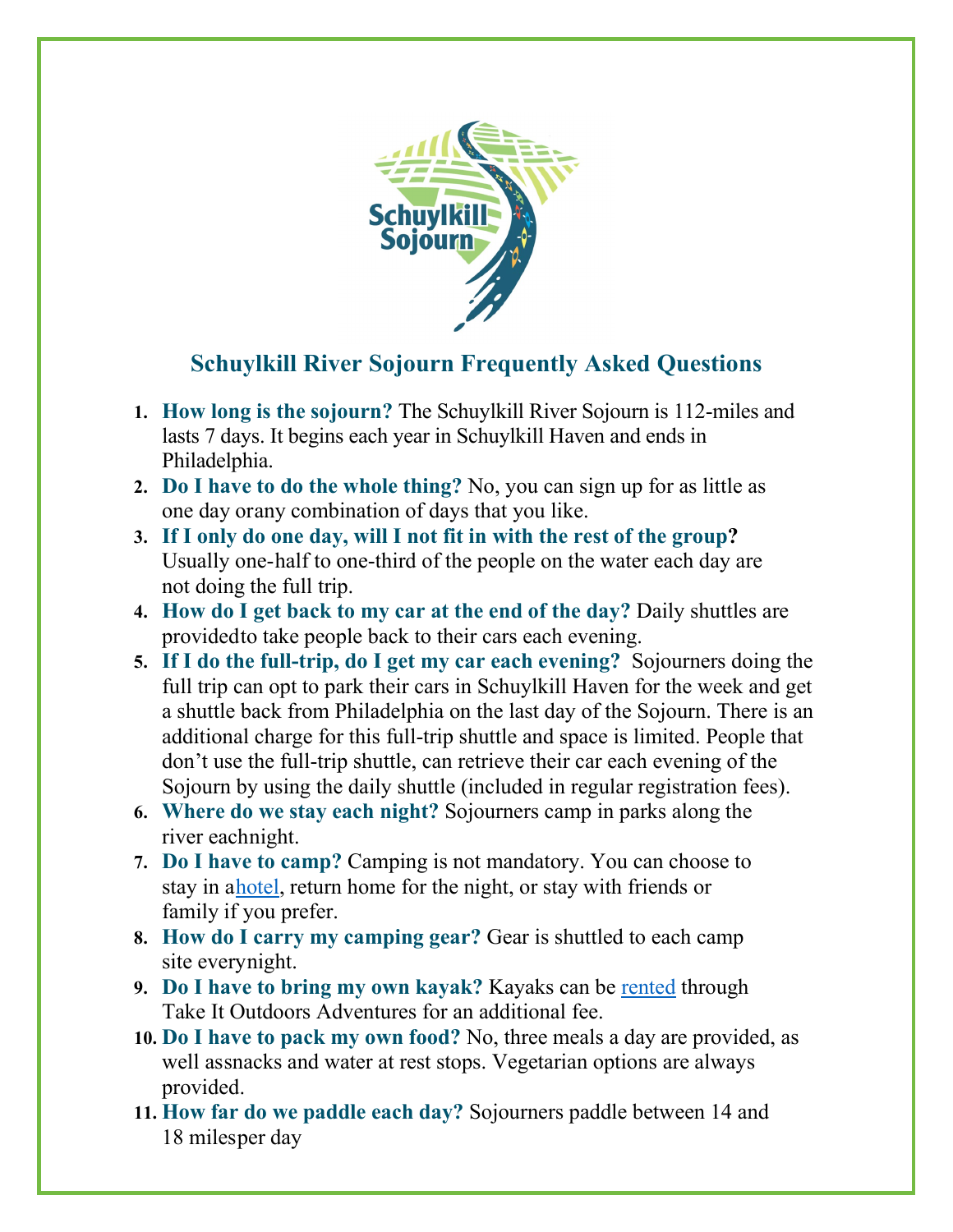## **12. Do I need to be an experienced paddler to participate?** Not

necessarily. We have beginners come along every year. However, if you are brand new to paddling,we recommend that you take a lesson or participate in a group paddle before the Sojourn. Our outfitter [Take It](http://www.takeitoutdoorsadventures.com/)  [Outdoors Adventures \(takeitoutdoors.com\)](http://www.takeitoutdoorsadventures.com/) schedules regular paddling trips. The [Philadelphia Canoe Club](http://www.philacanoe.org/) and [Keystone](http://www.keystonecanoeclub.com/) [Canoe](http://www.keystonecanoeclub.com/) Club also offer trips and lessons.

- **13. How do we get past dams?** Sojourners must portage around several dams duringthe course of the Sojourn. During portages, Sojourners always help one another carry kayaks/canoes. Bear in mind that some portages are fairly long, and participants are expected to assist with moving their kayaks or canoes.
- **14. Do participants stay together as a group?** The entire Sojourn is guided, so there is a lead boat and a sweep boat. All paddlers stay between the lead and the sweep, but they are often fairly spread out.
- **15. How often do we stop?** The Sojourners stop for lunch each day, and on long stretches there are water stops.
- **16. What about bathrooms?** Port-a-potties and hand-washing stations are provided at all lunch and overnight stops, as well as at rest stops.
- **17. How many people are usually on the sojourn?** For safety reasons, we typically allow between 100 and 120 people on the water each day. Most days are filled.
- **18. What is a typical day like?** The schedule varies slightly from day to day, but a typical sojourn day goes like this:
	- **6:30 - 8 a.m.** Newcomers register
	- **7 - 8:15 a.m.** Breakfast
	- **8 :30 a.m.** Mandatory safety briefing
	- **9 a.m.** Launch
	- Some days there is a morning water stop
	- **Between 12 & 1 p.m.:** Lunch stop lasting about 1 ½ hours with a speakerbefore returning to the water.
	- Some days there is an afternoon rest stop
	- **4:30 p.m.** usually when paddling ends
	- Paddlers are shuttled back to their cars (in some cases dinner is servedfirst)
	- **Between 5 & 6 p.m.** Dinner begins
	- **Between 7 & 8 p.m.** Evening program begins.

## **19. What type of programming is offered?** The Sojourn includes

presentations about the history, environment or other aspects of the region and the river at everylunch and evening stop.